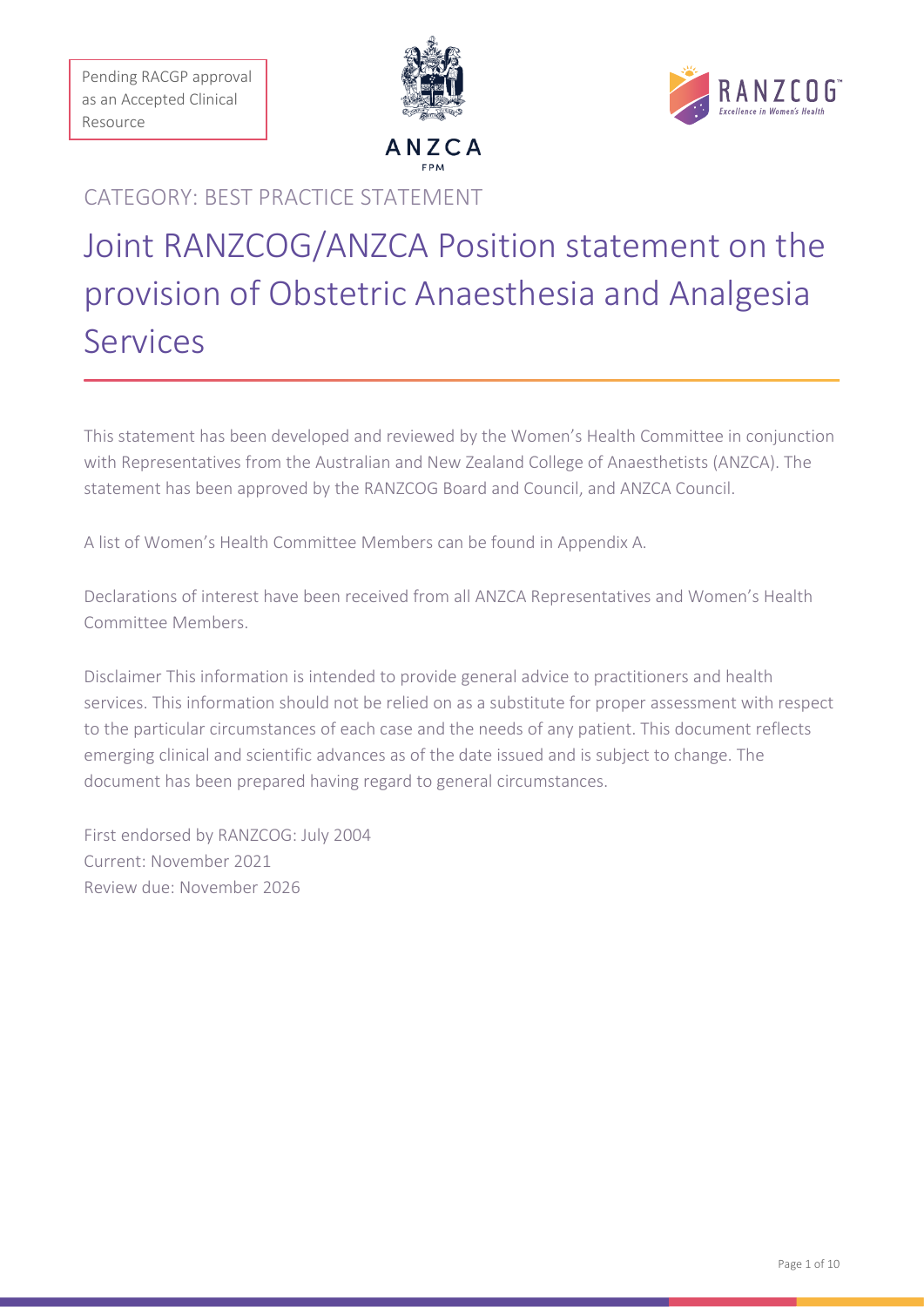



## Contents

| 1. |                                                                                        |  |
|----|----------------------------------------------------------------------------------------|--|
| 2. | Minimum facilities for the provision of Obstetric Anaesthesia and Analgesia services 3 |  |
| 3. |                                                                                        |  |
| 4. |                                                                                        |  |
| 5. |                                                                                        |  |
| 6. |                                                                                        |  |
| 7. |                                                                                        |  |
| 8. |                                                                                        |  |
|    |                                                                                        |  |
|    |                                                                                        |  |
|    |                                                                                        |  |
|    |                                                                                        |  |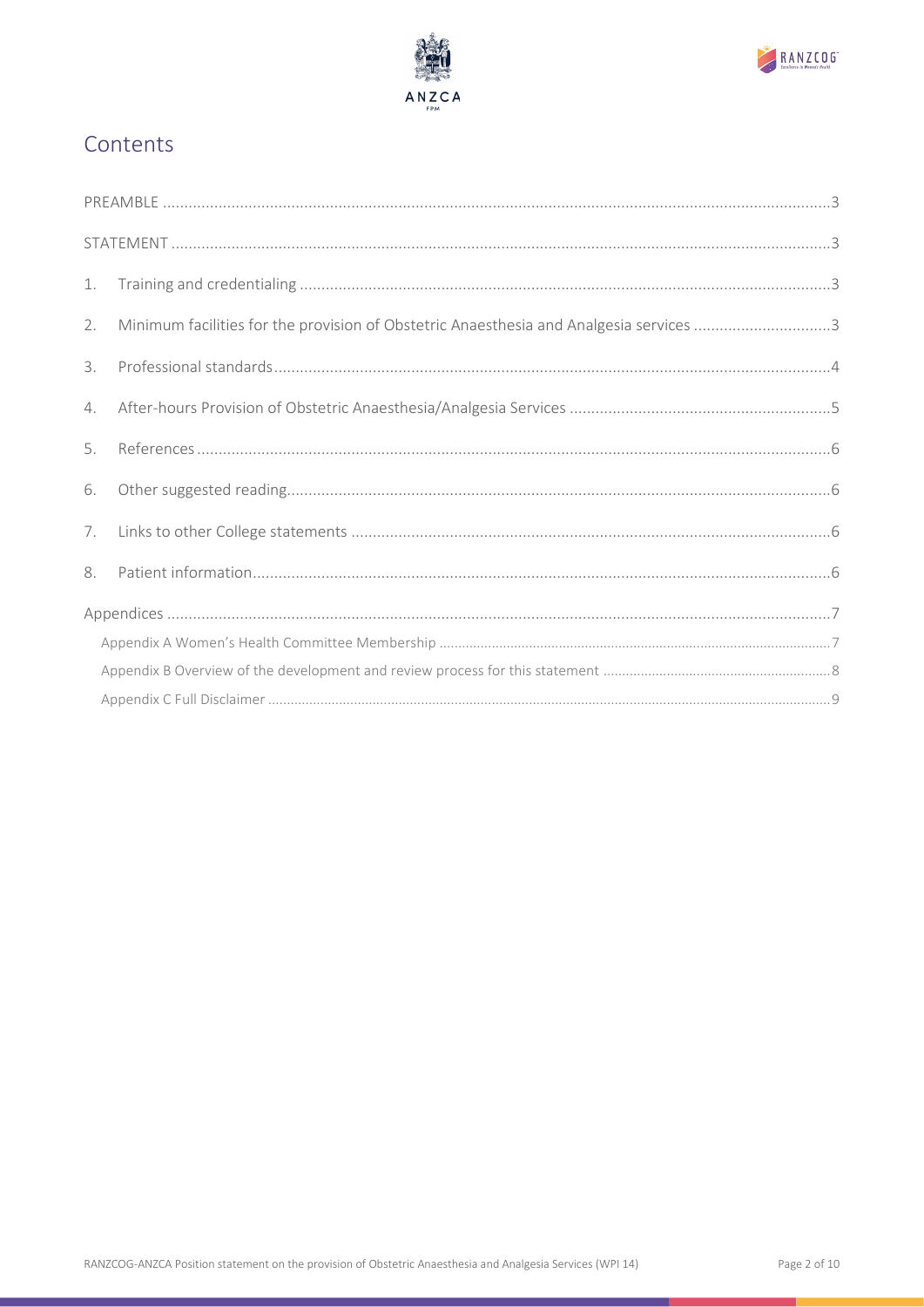



### <span id="page-2-0"></span>PREAMBLE

- The Royal Australian and New Zealand College of Obstetricians and Gynaecologists (RANZCOG) and the Australian and New Zealand College of Anaesthetists (ANZCA) regard the safety and wellbeing of mother and baby as paramount during pregnancy, labour and the puerperium.
- Every woman and their partner in Australia and New Zealand should have access to a safe and appropriate level of maternity services, which should include access to anaesthesia and analgesia and essential support services.

## <span id="page-2-1"></span>STATEMENT

### <span id="page-2-2"></span>1. Training and credentialing

1.1 Obstetric anaesthesia and analgesia should only be administered by, or under the supervision of, medical practitioners with appropriate training, ongoing experience, and involvement in continuing professional development.

Refer to: *[ANZCA Handbook for Training](https://www.anzca.edu.au/resources/all-handbooks-and-curriculums/anzca-training-handbook)*

Note: *[Joint ANZCA/ACRRM/RACGP Consultative Committee on Anaesthesia Advanced Rural Skills](https://www.racgp.org.au/download/documents/JCC/2011anaesthesiacurricstatement.pdf)  [Curriculum Statement in Anaesthesia \(Fourth Edition 2003\)](https://www.racgp.org.au/download/documents/JCC/2011anaesthesiacurricstatement.pdf)*

Refer to ANZCA professional document: *[PS02 Statement on credentialling and defining the scope of clinical practice in anaesthesia](https://www.anzca.edu.au/getattachment/93a9e675-8e55-4bbe-a274-3197108173e0/PS02-Statement-on-credentialling-and-defining-the-scope-of-clinical-practice-in-anaesthesia)*

# <span id="page-2-3"></span>2. Minimum facilities for the provision of Obstetric Anaesthesia and Analgesia services

2.1 Women should be informed prospectively of the obstetric anaesthesia and analgesia services offered by a facility/institution. Where specific services (e.g., epidural analgesia) are unavailable, women and their partners should be informed and offered transfer antenatally to a centre with more comprehensive services.

Refer to: *[RANZCOG Policy Statement on Shared Maternity Care Obstetric Patients in Australia](https://ranzcog.edu.au/RANZCOG_SITE/media/RANZCOG-MEDIA/Women%27s%20Health/Statement%20and%20guidelines/Workforce%20and%20Practice%20Issues/Shared-Maternity-Care-in-Australia-(WPI-9)-March-2021.pdf?ext=.pdf)* (WPI 9)

2.2 All healthcare facilities in which anaesthesia and analgesia services are provided for childbirth should have a system that offers such services on a 24-hour basis in a safe and timely manner. This includes the provision for continuity of care by trained medical practitioners working within their credentialed scope of practice.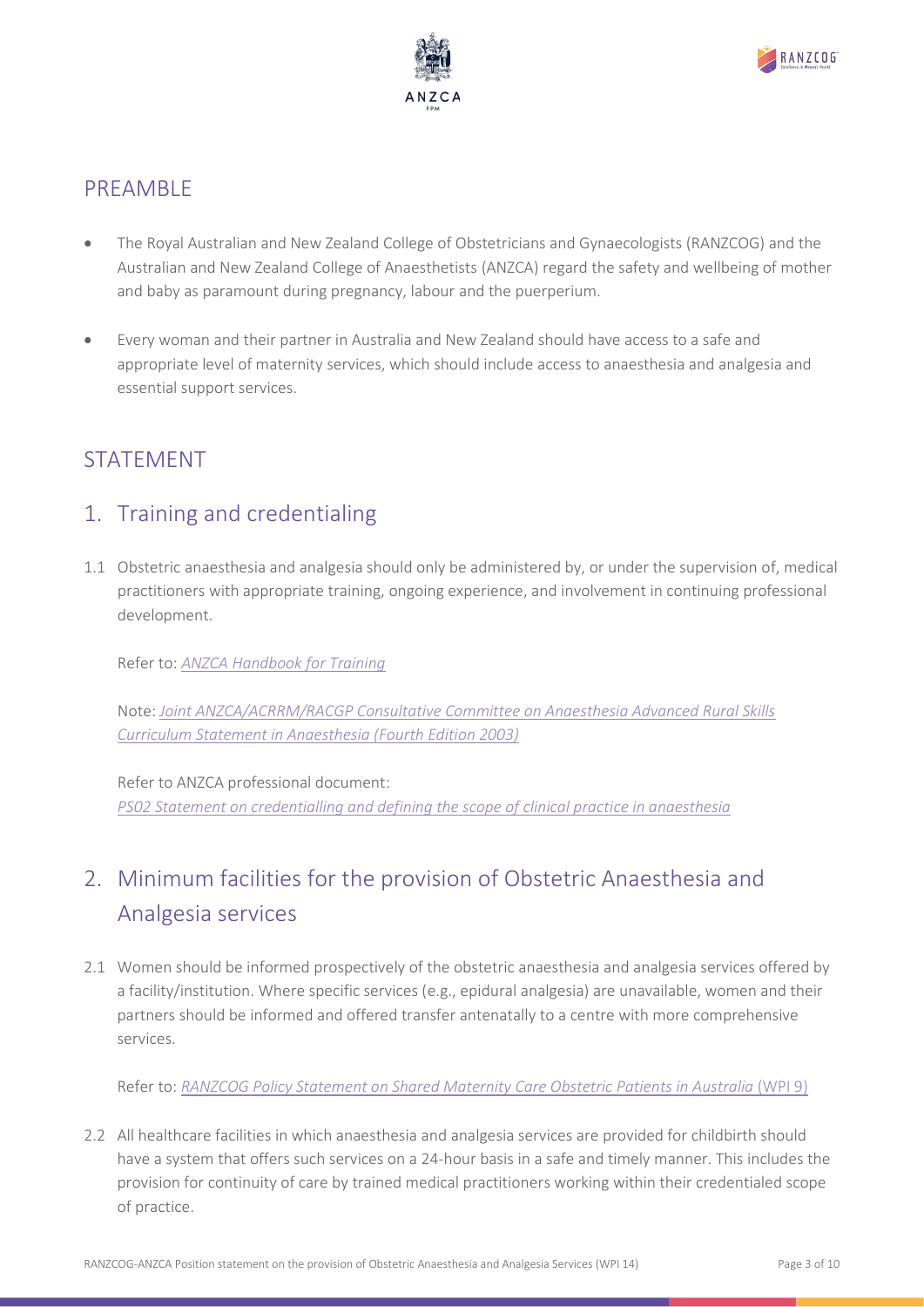



Refer to: *[RANZCOG statement C-Obs 14 Categorisation of urgency for Caesarean Section](https://ranzcog.edu.au/RANZCOG_SITE/media/RANZCOG-MEDIA/Women%27s%20Health/Statement%20and%20guidelines/Clinical-Obstetrics/Categorisation-of-urgency-for-caesarean-section-(C-Obs-14).pdf?ext=.pdf%20)*

- 2.3 Health care professionals providing obstetric and anaesthesia care are responsible for developing and maintaining a professional relationship with each other in order that appropriate and timely anaesthesia and analgesia services can be provided. These services include antenatal assessment, analgesia, anaesthesia and assistance with management of women with pregnancies of increased complexity or requiring resuscitation. The relationship between those practitioners providing obstetric and anaesthesia care should include early referral of complex patients and a high level of communication.
- 2.4 Operating theatres and recovery rooms should comply with the minimum essential standards as set out by ANZCA.

Refer to ANZCA professional documents:

- *[PS55 Position statement on minimum facilities for safe administration of anaesthesia in operating](https://www.anzca.edu.au/getattachment/7ee1b267-8c29-414e-86c2-6d0e50933d43/PS55-Position-statement-on-minimum-facilities-for-safe-administration-of-anaesthesia-in-operating-suites-and-other-anaesthetising-locations-PILOT)  [suites and other anaesthetising locations](https://www.anzca.edu.au/getattachment/7ee1b267-8c29-414e-86c2-6d0e50933d43/PS55-Position-statement-on-minimum-facilities-for-safe-administration-of-anaesthesia-in-operating-suites-and-other-anaesthetising-locations-PILOT)*
- *[PS04 Statement on the post-anaesthesia care unit](https://www.anzca.edu.au/getattachment/7045495a-0f12-4464-852c-b93c0453e1ed/PS04-Statement-on-the-post-anaesthesia-care-unit)*
- 2.5 Labour and Birth Suites should comply with the specific recommendations as set out by ANZCA.

Refer to ANZCA professional document: *[PS55 Position statement on minimum facilities for safe](https://www.anzca.edu.au/getattachment/7ee1b267-8c29-414e-86c2-6d0e50933d43/PS55-Position-statement-on-minimum-facilities-for-safe-administration-of-anaesthesia-in-operating-suites-and-other-anaesthetising-locations-PILOT)  [administration of anaesthesia in operating suites and other anaesthetising locations](https://www.anzca.edu.au/getattachment/7ee1b267-8c29-414e-86c2-6d0e50933d43/PS55-Position-statement-on-minimum-facilities-for-safe-administration-of-anaesthesia-in-operating-suites-and-other-anaesthetising-locations-PILOT)*

- 2.6 Maternity units either must have timely access  $1$  to:
	- Neonatal paediatric specialist consultation
	- Operating theatres
	- Resuscitation services
	- Intensive care specialist consultation
	- Transfusion medicine services including specialist haematological consultation
	- Policy documents, detailing methods of accessing emergency assistance,

or, where external services or transfer from the healthcare facility would be required for any service, a policy must be in place. These policies must be published and distributed, ready for emergency use.

- 2.7 All hospitals should have a quality improvement program, including audit of key outcome indicators, which may include the time to provide emergency operative delivery, requirement for external transfer for higher level care, among others.
- 2.8 A trained assistant for the anaesthetist should be present for all anaesthesia procedures.

Refer to: ANZCA professional document: *[PS08 Statement on the assistant for the anaesthetist](https://www.anzca.edu.au/getattachment/473f7e0d-b14a-4939-aad1-034c0474c603/PS08-Statement-on-the-assistant-for-the-anaesthetist)*

### <span id="page-3-0"></span>3. Professional standards

3.1 Hospital antenatal classes should involve input from the anaesthesia service on anaesthesia and analgesia provided at that hospital, to facilitate the provision of informed medical consent and education.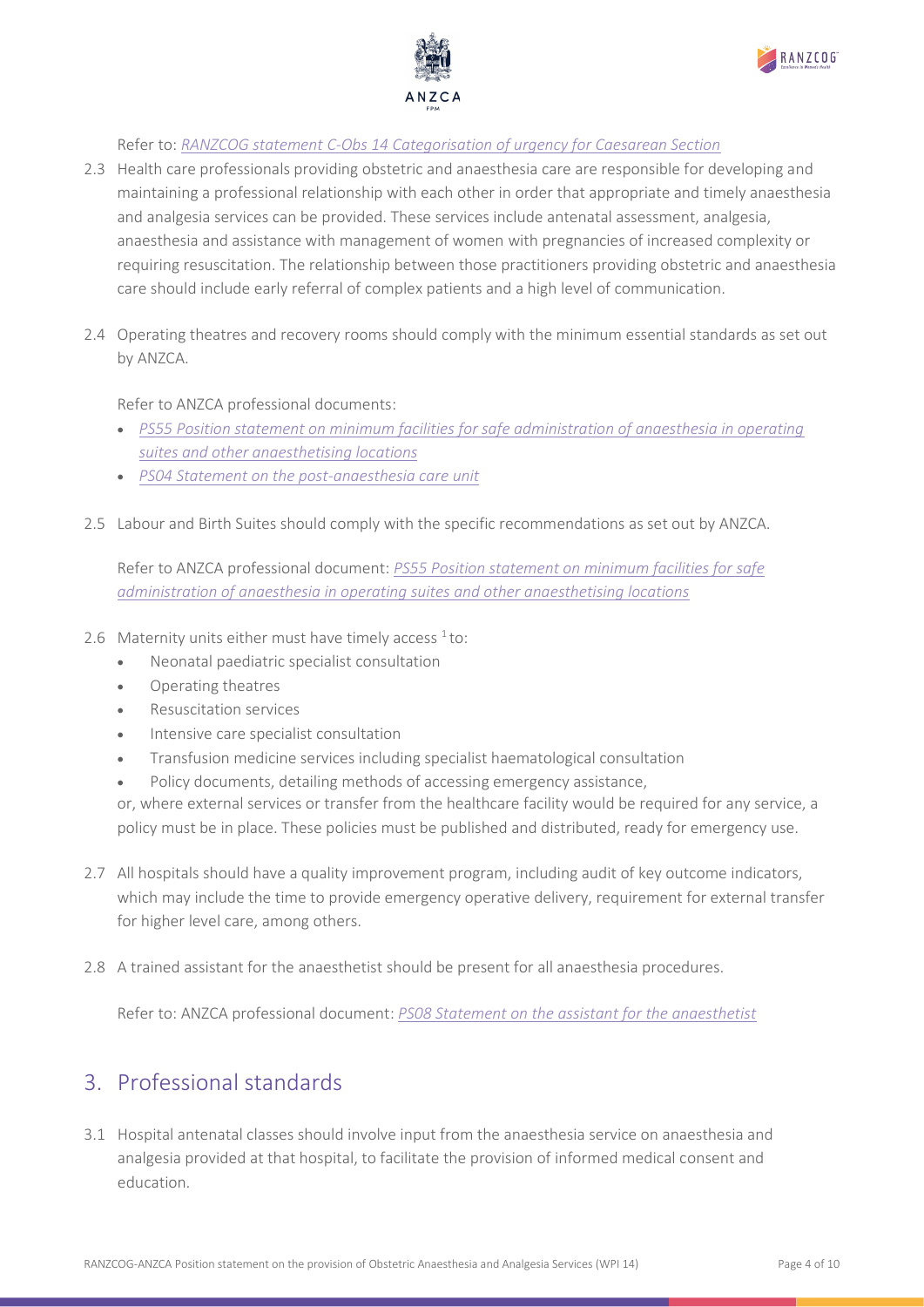



Refer to ANZCA professional document: *[PS26 Statement on informed consent for anaesthesia or sedation](https://www.anzca.edu.au/getattachment/d11e9c7e-0825-458a-af47-7a21ddb588a7/PS26-Statement-on-informed-consent-for-anaesthesia-or-sedation#page)*

3.2 Maternity units, whose services include regional analgesia and anaesthesia services, must provide appropriate equipment and in-service training of midwifery and nursing staff in the management of regional analgesia and anaesthesia, and of patients in the post-anaesthesia care unit.

Refer to ANZCA professional document: *[PS03 Guideline for the management of](https://www.anzca.edu.au/getattachment/159a8905-b558-480b-82d7-79a653ff83a0/PS03-Guideline-for-the-management-of-major-regional-analgesia) major regional analgesia*

- 3.3 A medical practitioner must be designated to be responsible for the maintenance of clinical standards in the obstetric anaesthesia and analgesia service.
- 3.4 Hospitals should be adequately staffed and resourced to allow antenatal anaesthesia assessment of women likely to require or seek anaesthesia and analgesia services.
- 3.5 The primary role of the anaesthetist is with the care of the mother. Neonatal resuscitation services should be available from other sources.

# <span id="page-4-0"></span>4. After-hours Provision of Obstetric Anaesthesia/Analgesia Services

- 4.1 Hospitals undertaking obstetric care with anaesthesia and analgesia are responsible for the provision of 24-hour obstetric anaesthesia and analgesia services. Where such services are provided in an "on call" setting (i.e., where the practitioner is not located on site), the practitioner must be located such that prompt attendance on site can occur should pain relief in labour or a Category 1 Caesarean Section be required.
- 4.2 Hospitals must have clearly documented lines of communication to ensure the availability of obstetric anaesthesia and analgesia services if needed in an emergency situation, including alternative options if a particular medical practitioner is unavailable.
- 4.3 Medical, midwifery and nursing staff of maternity units must have regard for the level of emergency of delivery as set out in RANZCOG statement *C-Obs 14 Categorisation of urgency for Caesarean Section*, i.e. Category 1 - Immediate threat to the life of a woman or fetus Category 2 - Maternal or fetal compromise but not immediately life threatening. Category 3 -Needing early delivery but no maternal or fetal compromise. Category 4 -At a time to suit the woman and the caesarean section team

Refer to RANZCOG statement *[C-Obs 14 Categorisation of urgency for Caesarean Section](https://ranzcog.edu.au/RANZCOG_SITE/media/RANZCOG-MEDIA/Women%27s%20Health/Statement%20and%20guidelines/Clinical-Obstetrics/Categorisation-of-urgency-for-caesarean-section-(C-Obs-14).pdf?ext=.pdf%20)*

4.4 Maternity hospitals should be aware of the risk of fatigue and provide appropriate facilities to medical practitioners providing after hours obstetric anaesthesia and analgesia services.

Refer to AMA position statement: *[Workplace Facilities and Accommodation for Hospital Doctors](https://www.ama.com.au/sites/default/files/2021-10/FINAL%20AMA%20PS%20Workplace%20Facilities%20and%20Accommodation%20for%20Hospital%20Doctors%202021.pdf)*

4.5 Medical practitioners should be aware of the effect of fatigue on individual performance and be prepared to modify their work practice accordingly.

Refer to AMA position statement: *[Workplace Facilities and Accommodation for Hospital Doctors](https://www.ama.com.au/sites/default/files/2021-10/FINAL%20AMA%20PS%20Workplace%20Facilities%20and%20Accommodation%20for%20Hospital%20Doctors%202021.pdf)* Refer also to ANZCA professional document: *[PS43 Guideline on fatigue risk management in anaesthesia](https://www.anzca.edu.au/getattachment/b534ace5-3821-4f30-8171-0415c41927da/PS43-Guideline-on-fatigue-risk-management-in-anaesthesia-practice)  [practice](https://www.anzca.edu.au/getattachment/b534ace5-3821-4f30-8171-0415c41927da/PS43-Guideline-on-fatigue-risk-management-in-anaesthesia-practice)*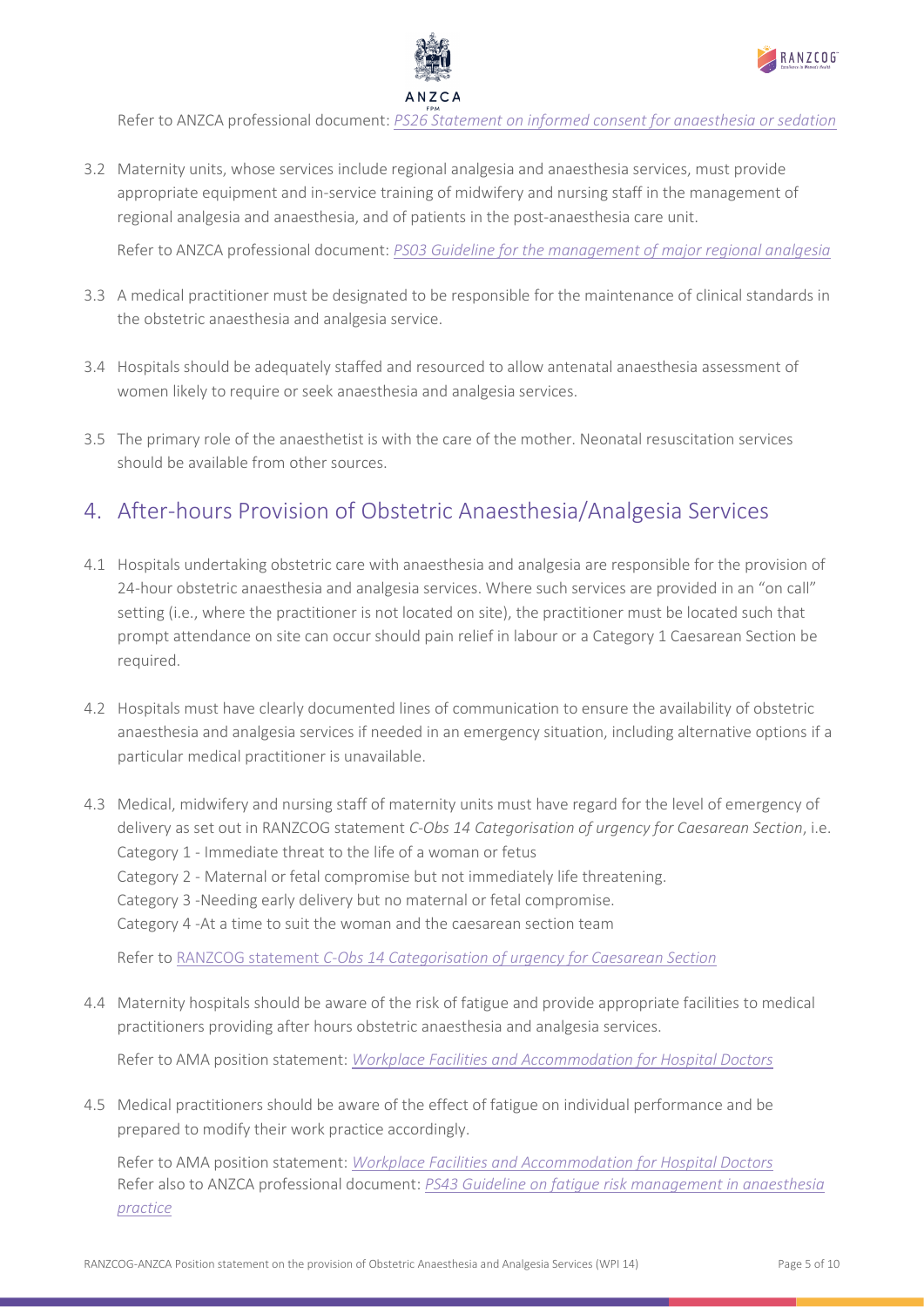



### <span id="page-5-0"></span>5. References

1. Spencer MK, MacLennan AH. How long does it take to deliver a baby by emergency Caesarean section? Aust N Z J Obstet Gynaecol. 2001;41(1):7-11.

### <span id="page-5-1"></span>6. Other suggested reading

*Lessons from the Inquiry into Obstetrics and Gynaecological Services King Edward Memorial Hospital 1990-2000, Australian Council for Safety and Quality in Health Care, July 2002. Available at: [https://www.safetyandquality.gov.au/sites/default/files/migrated/king\\_edward.pdf](https://www.safetyandquality.gov.au/sites/default/files/migrated/king_edward.pdf)*

*AMA National Code of Practice: Hours of Work, Shift work and Rostering for Hospital Doctors. Available at: [https://ama.com.au/articles/national-code-practice-hours-work-shiftwork-and-rostering](https://ama.com.au/articles/national-code-practice-hours-work-shiftwork-and-rostering-hospital-doctors)[hospital-doctors](https://ama.com.au/articles/national-code-practice-hours-work-shiftwork-and-rostering-hospital-doctors)*

*Joint ANZCA/ACRRM/RACGP Consultative Committee on Anaesthesia Advanced Rural Skills Curriculum Statement in Anaesthesia (Fourth Edition 2010). Available at: <https://www.racgp.org.au/download/documents/JCC/2011anaesthesiacurricstatement.pdf>*

## <span id="page-5-2"></span>7. Links to other College statements

(C-Obs 30) [Maternal suitability for models of care, and indications for referral within and between](https://ranzcog.edu.au/RANZCOG_SITE/media/RANZCOG-MEDIA/Women%27s%20Health/Statement%20and%20guidelines/Clinical-Obstetrics/Maternal-suitability-for-models-of-care-(C-Obs-30)-March-18.pdf?ext=.pdf)  [models of care](https://ranzcog.edu.au/RANZCOG_SITE/media/RANZCOG-MEDIA/Women%27s%20Health/Statement%20and%20guidelines/Clinical-Obstetrics/Maternal-suitability-for-models-of-care-(C-Obs-30)-March-18.pdf?ext=.pdf) *(C-Obs 34)* [Obstetric and gynaecology services in rural and remote regions in Australia](https://ranzcog.edu.au/RANZCOG_SITE/media/RANZCOG-MEDIA/Women%27s%20Health/Statement%20and%20guidelines/Clinical-Obstetrics/O-G-services-in-remote-and-rural-communities-in-Australia-(C-Obs-34).pdf?ext=.pdf) *(C-Gen 15)* [Evidence-based Medicine, Obstetrics and Gynaecology](https://ranzcog.edu.au/RANZCOG_SITE/media/RANZCOG-MEDIA/Women%27s%20Health/Statement%20and%20guidelines/Clinical%20-%20General/Evidence-based-medicine,-Obstetrics-and-Gynaecology-(C-Gen-15)-Review-March-2016.pdf?ext=.pdf)

# <span id="page-5-3"></span>8. Patient information

A range of RANZCOG Patient Information Pamphlets can be ordered via: <https://ranzcog.edu.au/womens-health/patient-information-guides/patient-information-pamphlets>

Information about various forms of anaesthesia and related topics, such as preparing for anaesthesia and what to expect afterwards, is available via ANZCA's website at: <https://www.anzca.edu.au/patient-information>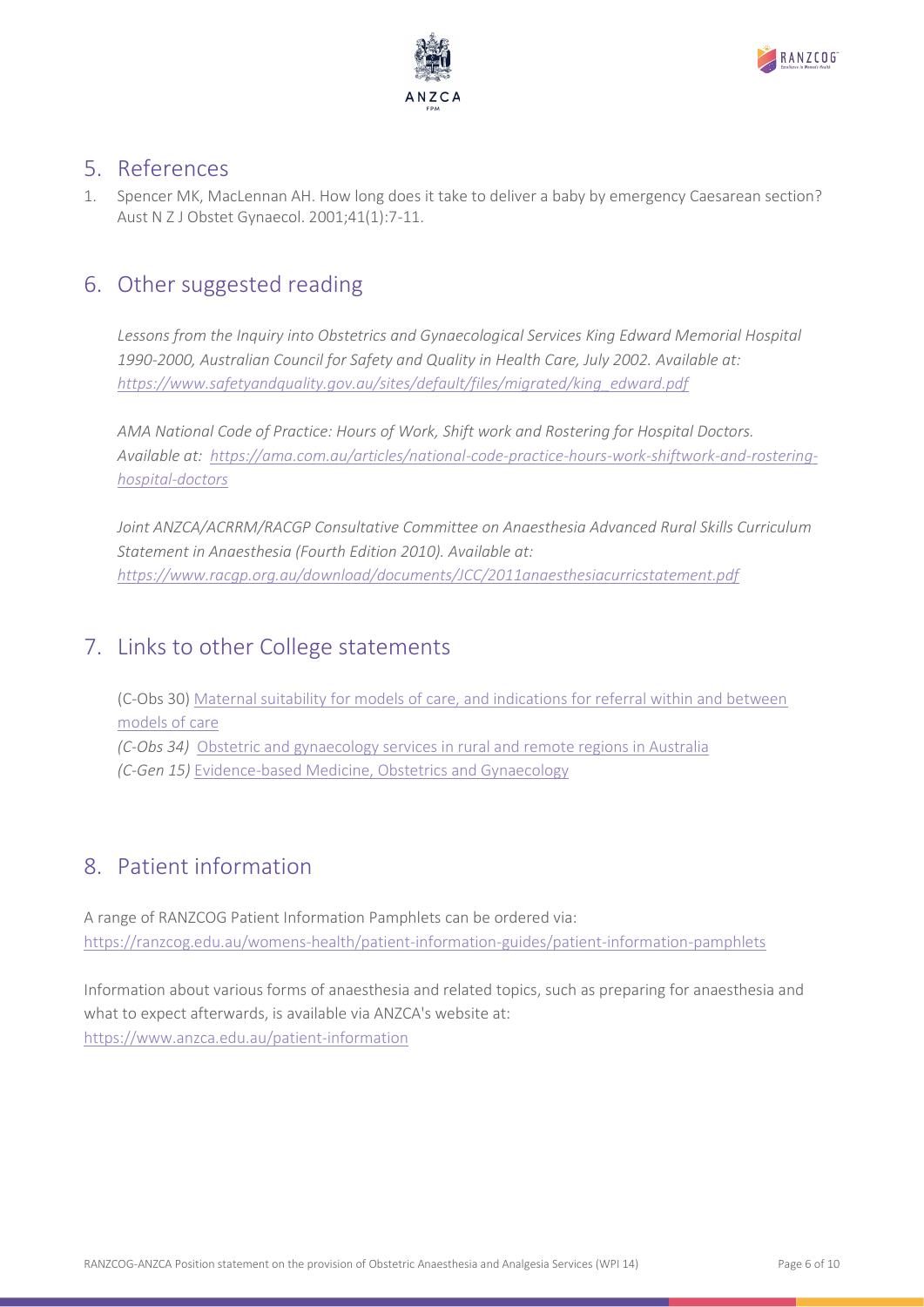



# <span id="page-6-0"></span>Appendices

## <span id="page-6-1"></span>Appendix A Women's Health Committee Membership

| <b>Name</b>             | <b>Position on Committee</b>                |
|-------------------------|---------------------------------------------|
| Professor Yee Leung     | Chair and Board Member                      |
| Dr Gillian Gibson       | Deputy Chair, Gynaecology                   |
| Dr Scott White          | Deputy Chair, Obstetrics and Subspecialties |
|                         | Representative                              |
| Dr Jared Watts          | Member and EAC Representative               |
| Dr Kristy Milward       | Member and Councillor                       |
| Dr Will Milford         | Member and Councillor                       |
| Dr Frank O'Keeffe       | Member and Councillor                       |
| Prof Steve Robson       | Member                                      |
| Professor Sue Walker    | Member                                      |
| Dr Roy Watson           | Member and Councillor                       |
| Dr Susan Fleming        | Member and Councillor                       |
| Dr Sue Belgrave         | Member and Councillor                       |
| Dr Marilyn Clarke       | ATSI Representative                         |
| Professor Kirsten Black | Member                                      |
| Dr Thangeswaran Rudra   | Member                                      |
| Dr Nisha Khot           | Member and SIMG Representative              |
| Dr Judith Gardiner      | Diplomate Representative                    |
| Dr Angela Brown         | Midwifery Representative, Australia         |
| Ms Adrienne Priday      | Midwifery Representative, New Zealand       |
| Ms Ann Jorgensen        | Community Representative                    |
| Dr Ashleigh Seiler      | Trainee Representative                      |
| Dr Leigh Duncan         | Maori Representative                        |
| Prof Caroline De Costa  | Co-opted member (ANZJOG member)             |
| Dr Christine Sammartino | Observer                                    |

RANZCOG wishes to acknowledge the contribution of the following ANZCA representatives:

| <b>ANZCA Representatives</b>                |  |  |  |
|---------------------------------------------|--|--|--|
| Associate Professor Alicia Dennis, FANZCA   |  |  |  |
| Associate Professor Steven Katz, FANZCA     |  |  |  |
| Associate Professor Nolan McDonnell, FANZCA |  |  |  |
| Dr Peter Roessler, FANZCA                   |  |  |  |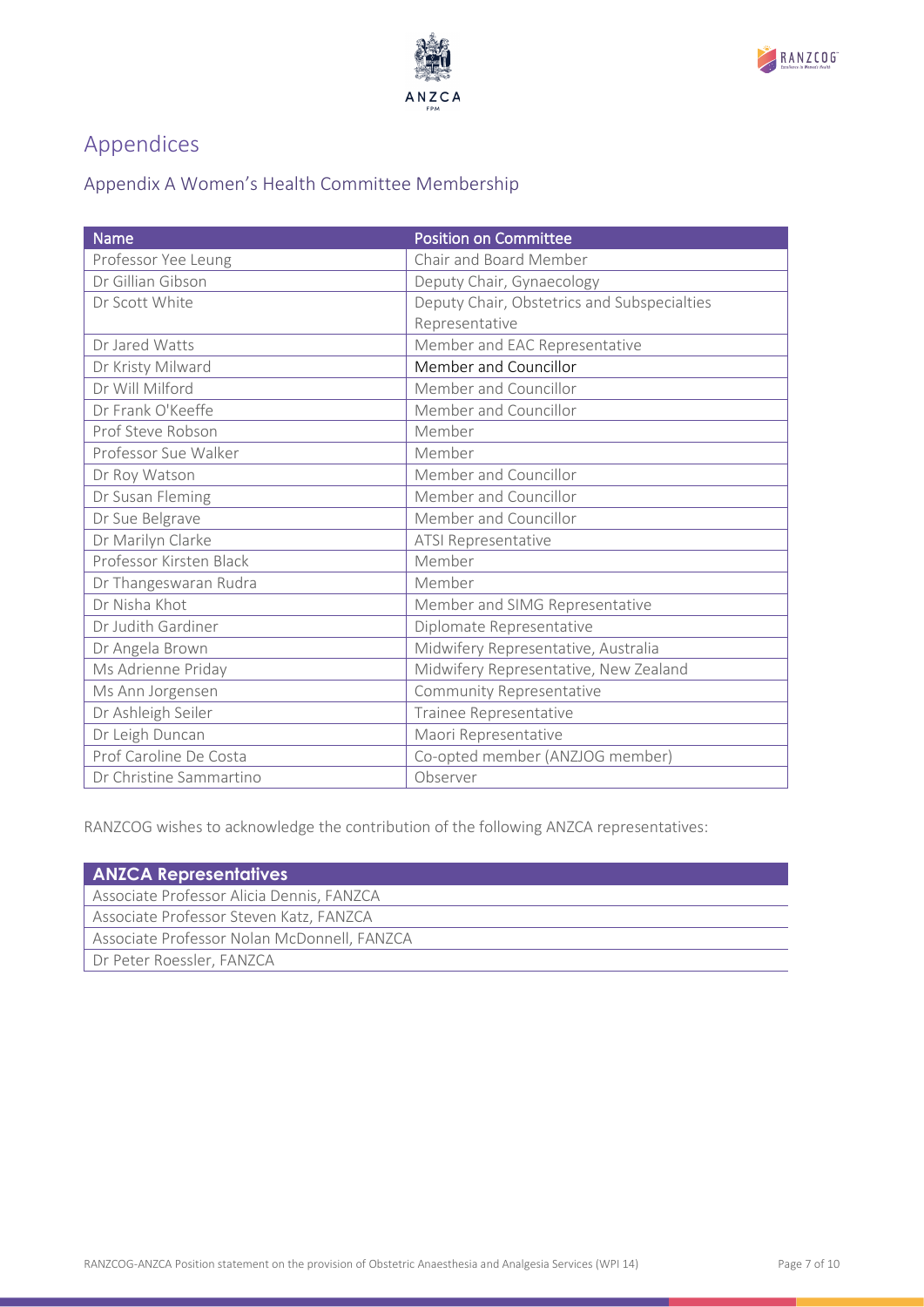



#### <span id="page-7-0"></span>Appendix B Overview of the development and review process for this statement

#### *i. Steps in developing and updating this statement*

This statement was developed in July 2004 and subsequently a joint RANZCOG/ANZCA Working Party was established in October 2013. Further updates were made in March 2015 and March 2018. The Women's Health Committee carried out the following steps in reviewing this statement ahead of review in March 2022:

- Declarations of interest were sought from all members prior to reviewing this statement.
- Structured clinical questions were developed and agreed upon.
- An updated literature search to answer the clinical questions was undertaken. The Statement was then updated electronically by members of the Joint RANZCOG/ANZCA Working Party.
- At the WHC September 2021 Committee meeting, the draft Statement was reviewed and approved. Approval of the ANZCA and RACGP Committees respectively was subsequently sought.
- *ii. Declaration of interest process and management*

Declaring interests is essential in order to prevent any potential conflict between the private interests of members, and their duties as part of the Women's Health Committee.

A declaration of interest form specific to guidelines and statements was developed by RANZCOG and approved by the RANZCOG Board in September 2012. The Women's Health Committee members were required to declare their relevant interests in writing on this form prior to participating in the review of this statement.

Members were required to update their information as soon as they become aware of any changes to their interests and there was also a standing agenda item at each meeting where declarations of interest were called for and recorded as part of the meeting minutes.

There were no significant real or perceived conflicts of interest that required management during the process of updating this statement.

#### *iii. Grading of recommendations*

The National Health and Medical Research Council (NHMRC) Levels of Evidence and Grades of Recommendations for Developers of Guidelines is used for RANZCOG statements.Where no robust evidence was available but there was sufficient consensus within the Women's Health Committee, consensus-based recommendations may be considered. Good Practice Notes are highlighted throughout and provide practical guidance to facilitate implementation.

| Recommendation category |   | <b>Description</b>                                                                                             |
|-------------------------|---|----------------------------------------------------------------------------------------------------------------|
| Evidence-based          | A | Body of evidence can be trusted to guide practice                                                              |
|                         | B | Body of evidence can be trusted to guide practice in<br>most situations                                        |
|                         | C | Body of evidence provides some support for<br>recommendation(s) but care should be taken in its<br>application |
|                         | D | The body of evidence is weak and the recommendation<br>must be applied with caution                            |
| Consensus-based         |   | Recommendation based on clinical opinion and<br>expertise as insufficient evidence available                   |
| Good Practice Note      |   | Practical advice and information based on clinical<br>opinion and expertise                                    |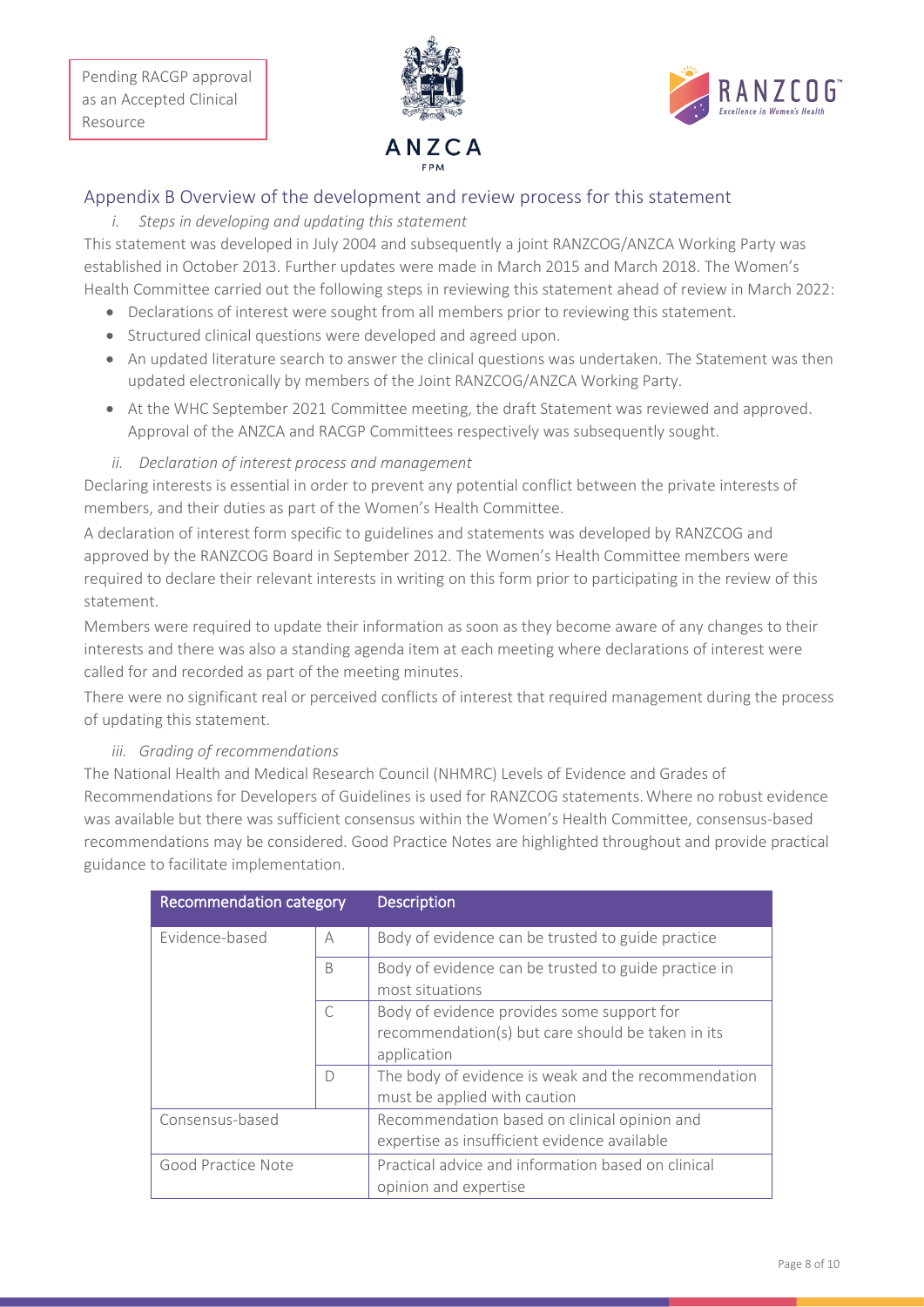



#### <span id="page-8-0"></span>Appendix C Full Disclaimer

#### Purpose

This Statement has been developed to provide general advice to practitioners about women's health issues concerning provision of obstetric anaesthesia and analgesia services and should not be relied on as a substitute for proper assessment with respect to the particular circumstances of each case and the needs of any person. It is the responsibility of each practitioner to have regard to the particular circumstances of each case. Clinical management should be responsive to the needs of the individual person while providing obstetric anaesthesia and analgesia services and the particular circumstances of each case.

#### Quality of information

The information available in provision of obstetric anaesthesia and analgesia services (WPI-14) is intended as a guide and provided for information purposes only. The information is based on the Australian/New Zealand context using the best available evidence and information at the time of preparation. While the Royal Australian and New Zealand College of Obstetricians and Gynaecologists (RANZCOG) had endeavoured to ensure that information is accurate and current at the time of preparation, it takes no responsibility for matters arising from changed circumstances or information or material that may have become subsequently available. The use of this information is entirely at your own risk and responsibility.

For the avoidance of doubt, the materials were not developed for use by patients, and patients must seek medical advice in relation to any treatment. The material includes the views or recommendations of third parties and does not necessarily reflect the views of RANZCOG or indicate a commitment to a particular course of action.

#### Third-party sites

Any information linked in this Statement is provided for the user's convenience and does not constitute an endorsement or a recommendation or indicate a commitment to a particular course of action of this information, material, or content unless specifically stated otherwise. RANZCOG disclaims, to the maximum extent permitted by law any responsibility and all liability (including without limitation, liability in negligence) to you or any third party for inaccurate, out of context, incomplete or unavailable information contained on the third- party website, or for whether the information contained on those websites is suitable for your needs or the needs of any third party for all expenses, losses, damages and costs incurred.

#### Exclusion of liability

The College disclaims, to the maximum extent permitted by law, all responsibility and all liability (including without limitation, liability in negligence) to you or any third party for any loss or damage which may result from your or any third party's use of or reliance of this guideline, including the materials within or referred to throughout this document being in any way inaccurate, out of context, incomplete or unavailable for all expenses, losses, damages, and costs incurred.

#### Exclusion of warranties

To the maximum extent permitted by law, RANZCOG makes no representation, endorsement or warranty of any kind, expressed or implied in relation to the materials within or referred to throughout this guideline being in any way inaccurate, out of context, incomplete or unavailable for all expenses, losses, damages and costs incurred.

These terms and conditions will be constructed according to and are governed by the laws of Victoria, Australia.